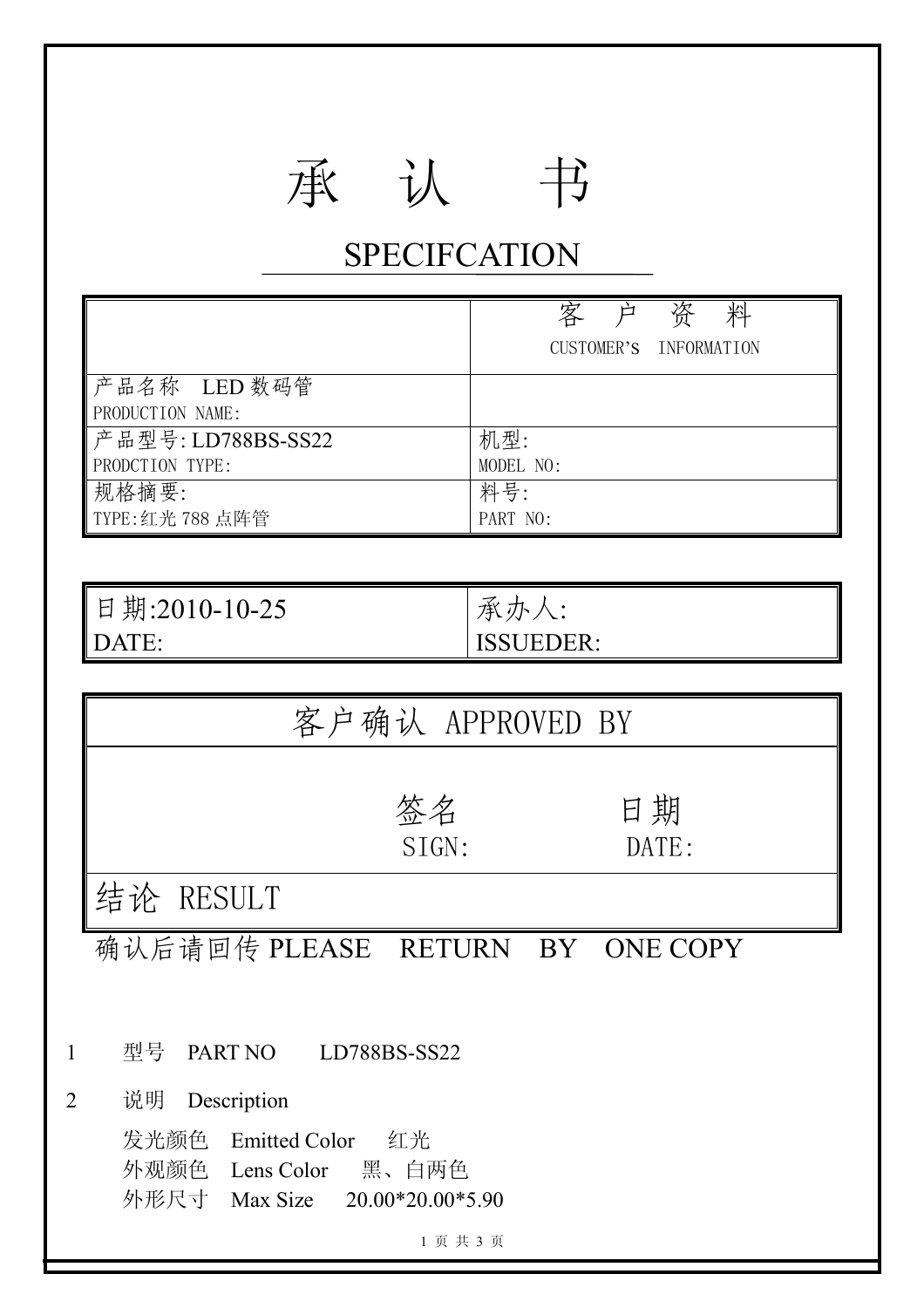| 极限参数 | <b>Absolute Maximum Ratings</b> |
|------|---------------------------------|
|      |                                 |

▶建议使用驱动检测

| 参数<br>Parameter                                      | 单位<br>Symbo1   | 极限值<br>Maximum Rating  | 单位<br>Unit |
|------------------------------------------------------|----------------|------------------------|------------|
| 功耗<br>Power Dissipation                              | Pd             |                        | mW         |
| 脉冲电流 Peak Forward Current                            | Ifp            | 150                    | mA         |
| 直流电流 Continuous Forward Current<br>Forward ) Current | <b>T</b> fm    | 20                     | mA         |
| 反向电压 Reverse Voltage                                 | V <sub>R</sub> | 5                      |            |
| 工作温度 Operating Temperature Range                     | Topr           | $-40 \rightarrow +85$  | °C         |
| 储藏温度 Storage Temperature Range                       | Tstg           | $-40 \rightarrow +100$ | U          |
| 静电电压 Static Voltage                                  | Var            |                        | V          |

\*焊接温度 Lead Sodering Temperature 260℃ for 3 seconds

\*当工作温度高于 25℃时,Ifm,Ifp 和 Id 必须降低;电流降低率是-0.36mA/℃ 直流驱动),或-0.86mA/℃ 脉冲驱动 功耗降低率是-0.75mW/℃ 产品的工作电流不能大于对应工作温度条件 Ifm 或 Ifp 的 60% For operation above 25℃, The Ifm Ifp & Pd must be derated, the Curent derating is –0.36mA/℃ for DC drive and -0.86mA/℃ for Pulse drive, the power dissipation is -0.75mW/℃. The product working current must not more than the 60% of the Ifm or Ifp according to the working temperature.

光电特性 Optical-Electrical Characteristic –→ 建议使用驱动检测

| 参数   | Parameter          | 测试条件<br>Test CONDITING | 单位<br>Symbo1           | Min   | Type  | Max   | 单位<br>Unit |
|------|--------------------|------------------------|------------------------|-------|-------|-------|------------|
| 发光强度 | Luminous Intensity | $I_F = 10mA$           | $I_{v}$                | 21.8  | 25.9  | 28.4  | Mcd        |
| 正向电压 | Forward Voltage    | $I_F = 10mA$           | $V_F$                  |       | 2.01  |       | V          |
| 反向电流 | REVERSE Current    | $V_R = 5V$             | IR                     |       | 20    |       | uA         |
| 波长   | Peak Wavelength    | $I_F = 10mA$           | 155.7                  | 630.8 | 631.7 | 634.3 | nm         |
| 带宽   | Spectral Bandwidth | $I_F = 10mA$           | $\triangle \lambda$    |       | 40    |       | nm         |
| 查看角度 | View Angle         | $I = 10mA$             | $2 \theta \frac{1}{2}$ |       |       |       | Deg.       |

3.结构尺寸 Mechanical Outline : (未注尺寸公差 Unspecified Tolerances is: X±0.2 发光颜色 红色

COLOR